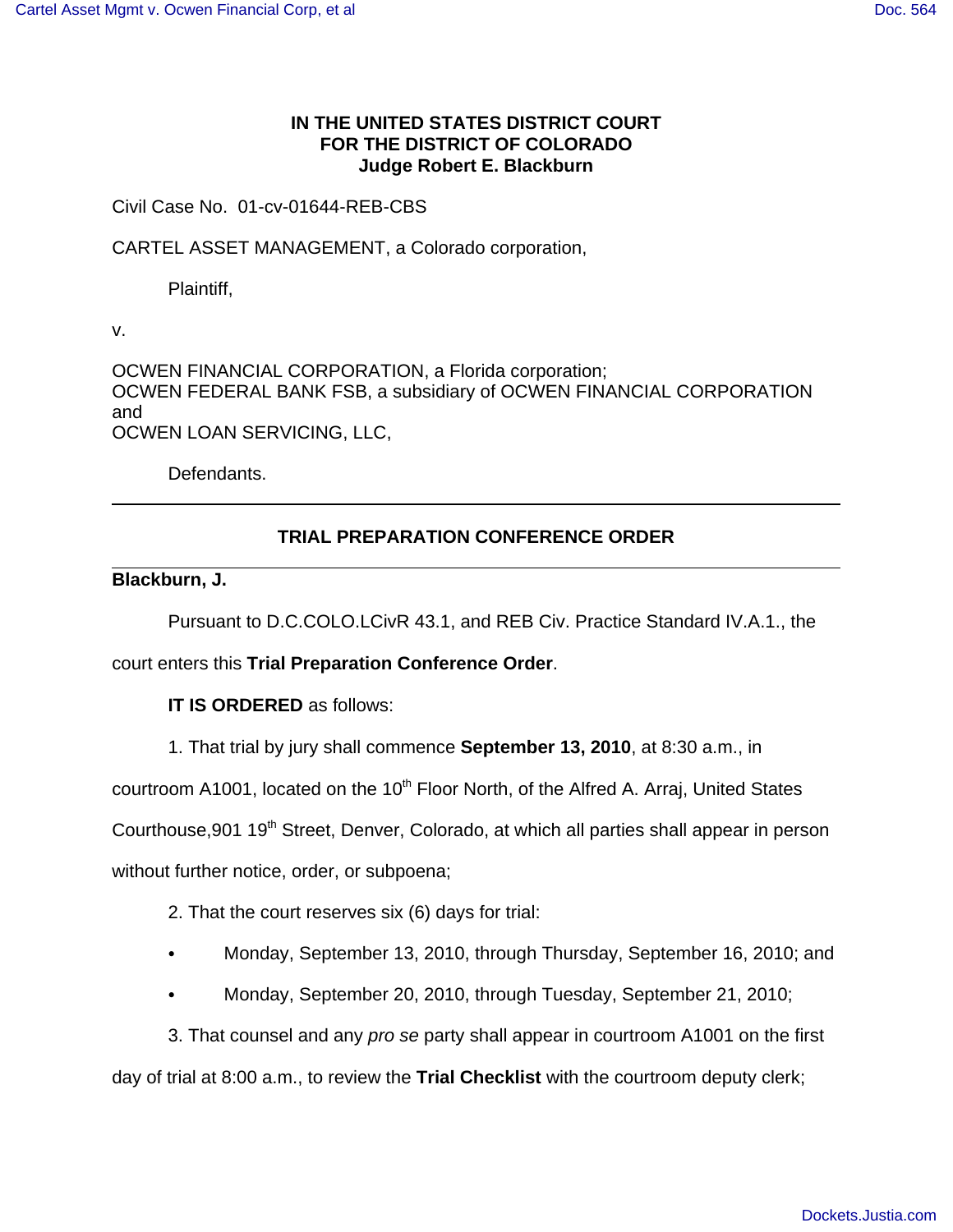4. That the **Trial Preparation Conference** required by REB Civ. Practice Standard IV.A.1., shall commence on **September 3, 2010**, at 9:00 a.m., in courtroom A1001;

5. That lead counsel and any pro se party shall attend the Trial Preparation Conference;

6. That at the outset of the Trial Preparation conference, each party shall submit the Parties' Joint Exhibit List on the form required by the court (an original for the court with copies for the courtroom deputy clerk and all other parties) and shall submit on the Witness List form required by the court (an original for the court with copies for the courtroom deputy clerk and all other parties) a "will call" witness list enumerating the name and address of each witness that will be called and a "may call" witness list enumerating the name and address of each witness that may be called; provided, furthermore, that the "will call" witness list constitutes a representation on which the court and every other party may rely that the witnesses listed will be present and available to testify during trial;

7. That at the Trial Preparation Conference the parties shall be prepared to review and discuss, inter alia, the following:

a. stipulated and proposed jury instructions and verdict forms;

b. voir dire questions;

c. the jury selection process, including peremptory challenges and the use of juror questionnaires;

d. identification of all persons permitted to be seated at each party's table;

e. the pronunciation of problematic party's and witness' names;

2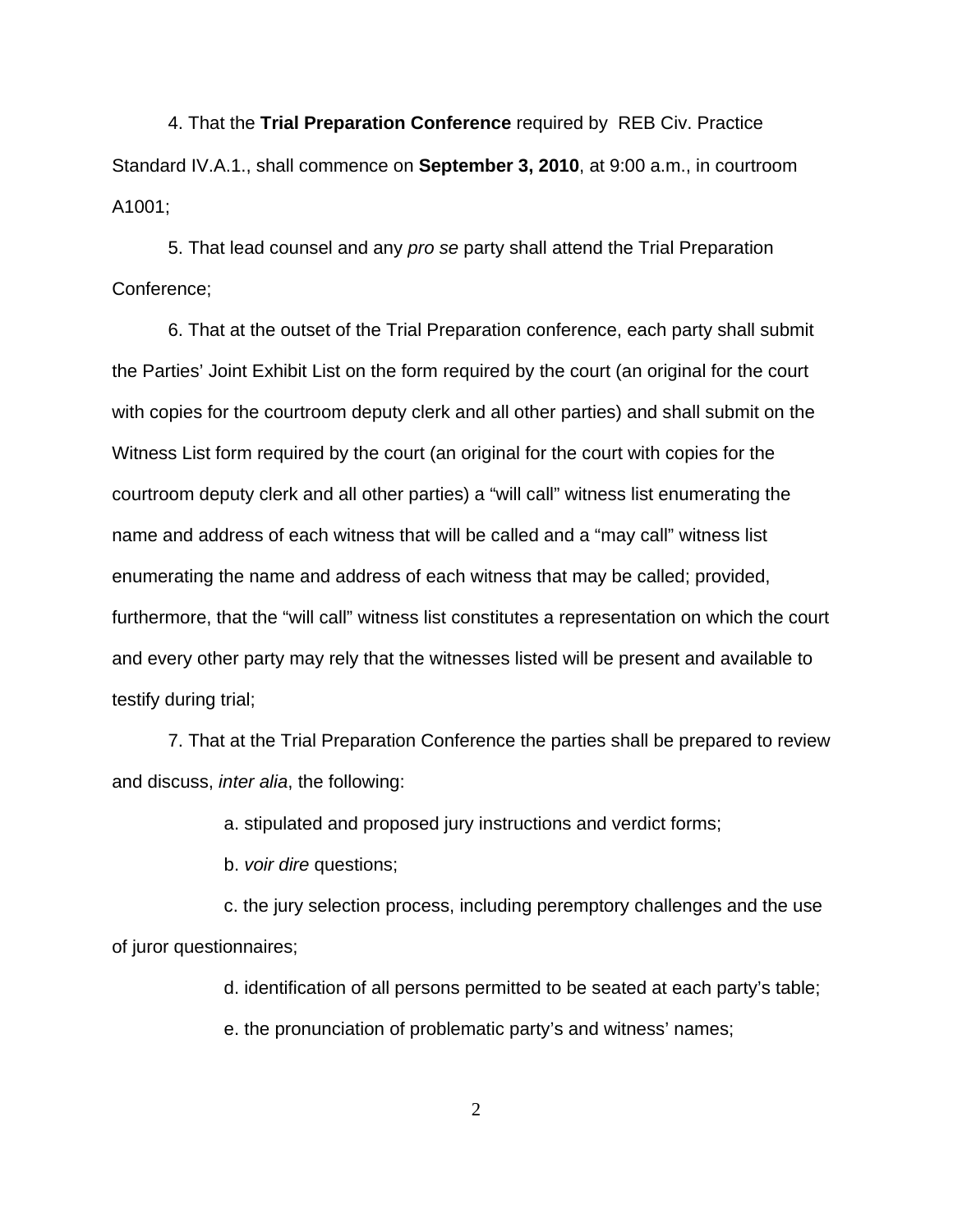f. the names or monikers that may be used when referring to a party or a witness;

g. identification of "will call" and "may call" witnesses;

h. use of deposition testimony:

1. designation of specific testimony by page and line; and

2. identification of the person selected to read deposition answers;

i. use of video depositions:

1. resolution of objections;

2. pretrial redaction, if necessary; and

3. arrangements for necessary equipment to broadcast the

#### deposition;

j. the allocation of trial time between the parties;

k. the admission of stipulated exhibits or exhibits about which there are no

objections;

l. the use of juror trial exhibit notebooks and the timing of the distribution of such notebooks;

m. timing of publication, if any, of trial exhibits to the jury;

n. anticipated evidentiary issues;

o. the necessity for cautionary or limiting instructions;

p. requests or requirement for trial briefs; and

q. exemptions from the order of sequestration of witnesses;

8. That each side shall be permitted voir dire examination not to exceed 15 minutes following voir dire examination by the court, but shall not reiterate questions previously propounded by the court or another party;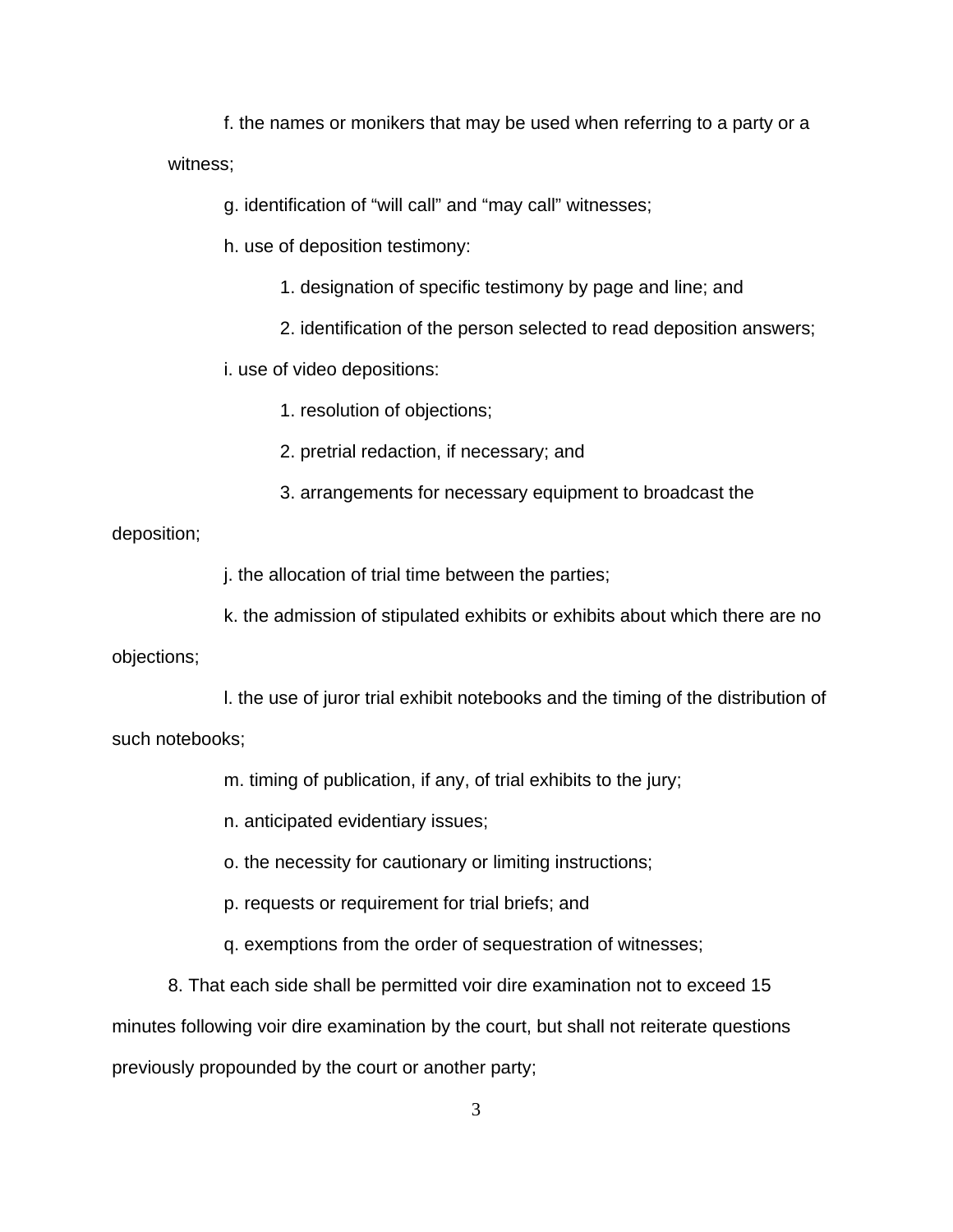9. That pending further court order, the jurors shall not be sequestered before deliberations;

10. That trial witnesses subject to sequestration under F.R.E. 615 shall be sequestered by order entered sua sponte immediately before opening statements;

11. That opening statements shall be limited to **thirty (30)** minutes per party;

12. That the court will not engage in the examination of any witness, except to eschew plain error;

13. That pursuant to REB Civ. Practice Standard III.D.4.b., each party shall have available at trial a set of exhibits for the court, the courtroom deputy clerk, opposing counsel (one set per party), and any pro se party;

14. That objections made in the presence or hearing of the jury, i.e., so-called "speaking" objections, shall be stated as succinctly as practicable and supported by recitation of apposite authority when possible; however, neither counsel nor a pro se party shall speechify an objection in the presence or hearing of the jury [Review Fed.R.Evid. 103(c) and 104(c)];

15. That unless interrupted by the court, in marshaling motions or objections during trial, the following sequential protocol shall be observed: objection, response, reply, ruling;

16. That to eliminate or minimize bench or sidebar conferences, each party shall be responsible to inform the courtroom deputy clerk at the conclusion of a trial day about any issue which should be considered before commencing trial on the next scheduled day of trial and at the outset of a trial day about any issue which should be considered at the conclusion of that trial day;

17. That to facilitate preparation, marshaling, and consideration of proposed jury instructions and verdict forms consistent with REB Civ. Practice Standard IV.E.4., the